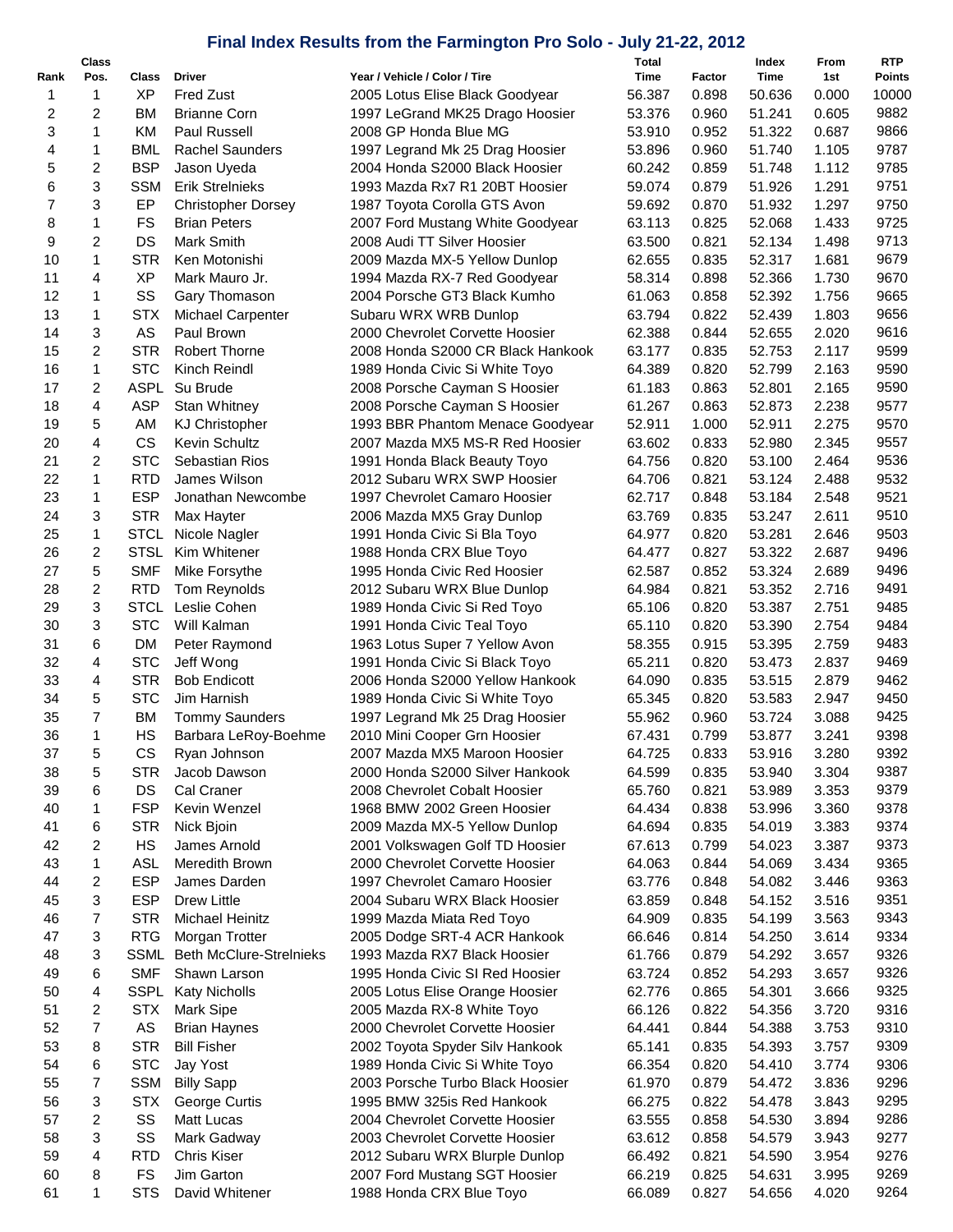| 62  | 4              | ESP         | <b>Christian Nissen</b> | 2006 Subaru WRX Gray Hoosier         | 64.509 | 0.848          | 54.704 | 4.068          | 9256 |
|-----|----------------|-------------|-------------------------|--------------------------------------|--------|----------------|--------|----------------|------|
| 63  | 9              | <b>STR</b>  | Aaron Goldsmith         | 2006 Mazda MX5 Silver Dunlop         | 65.623 | 0.835          | 54.795 | 4.159          | 9241 |
| 64  | 3              | HS          | Joseph Austin           | 2007 Mini Cooper Blue Goodyear       | 68.592 | 0.799          | 54.805 | 4.169          | 9239 |
| 65  | 8              | <b>SSP</b>  | Sean Goodbody           | 2005 Lotus Elise Orange Hoosier      | 63.392 | 0.865          | 54.834 | 4.199          | 9234 |
| 66  | 4              | <b>STX</b>  | David Curtis            | 1995 BMW 325is Red Hankook           | 66.787 | 0.822          | 54.899 | 4.263          | 9223 |
| 67  | 10             | <b>STR</b>  | David Rock              | 2002 Toyota Spyder Silver Hankook    | 65.801 | 0.835          | 54.944 | 4.308          | 9216 |
| 68  | 4              | <b>STCL</b> | Deana Kraft             | 1989 Honda Civic Si White Toyo       | 67.009 | 0.820          | 54.947 | 4.312          | 9215 |
| 69  | 2              | <b>STS</b>  | Andrew Hahn             | 1988 Honda CRX Blue Toyo             | 66.480 | 0.827          | 54.979 | 4.343          | 9210 |
| 70  | 5              | <b>XPL</b>  | Alexandra Zust          | 2005 Lotus Elise Black Goodyear      | 61.257 | 0.898          | 55.009 | 4.373          | 9205 |
| 71  | 7              | <b>STC</b>  | <b>Steve Ekstrand</b>   | 1991 Honda Civie EssEye Toyo         | 67.098 | 0.820          | 55.020 | 4.384          | 9203 |
| 72  | 9              | <b>CSP</b>  | Henry Bjoin             | 2009 Mazda MX5 Yellow Kumho          | 64.292 | 0.857          | 55.098 | 4.463          | 9190 |
| 73  | 5              | <b>STCL</b> | Shauna Rios             | 1991 Honda Civic Si Black Toyo       | 67.220 | 0.820          | 55.120 | 4.485          | 9186 |
| 74  | 5              | <b>ESP</b>  | John Hogan              | 2011 Ford Mustang Blue Goodyear      | 65.019 | 0.848          | 55.136 | 4.500          | 9184 |
| 75  |                | <b>DSL</b>  | <b>Connie Smith</b>     | 2008 Audi TT Silver Hoosier          | 67.188 |                | 55.161 |                | 9180 |
| 76  | 2<br>5         | <b>RTD</b>  | Paul Dodd               |                                      | 67.528 | 0.821<br>0.821 | 55.440 | 4.526<br>4.805 | 9133 |
| 77  |                |             |                         | 2012 Subaru WRX WR Blue Dunlop       |        |                |        |                |      |
|     | 6              | <b>STRL</b> | Katy Endicott           | 2006 Honda S2000 Yellow Hankook      | 66.437 | 0.835          | 55.475 | 4.839          | 9128 |
| 78  | 4              | SS          | <b>Rick Hinckley</b>    | 2004 Chevrolet Z06 Corvette Hoosier  | 64.837 | 0.858          | 55.630 | 4.994          | 9102 |
| 79  | 5              | <b>STX</b>  | <b>Robert Shanks</b>    | 2002 Subaru WRX Silver Hankook       | 67.744 | 0.822          | 55.686 | 5.050          | 9093 |
| 80  | 6              | <b>ESP</b>  | Micharl Huffman         | 2006 Subaru WRX Grey Hoosier         | 65.964 | 0.848          | 55.937 | 5.301          | 9052 |
| 81  | 7              | <b>STCL</b> | <b>Stacey Miller</b>    | 1991 Honda Civie EssEye Toyo         | 68.271 | 0.820          | 55.982 | 5.347          | 9045 |
| 82  | $\overline{7}$ | <b>ESP</b>  | Matt Rosazza            | 2003 Subaru WRX* Silver BFGoodrich   | 66.080 | 0.848          | 56.036 | 5.400          | 9036 |
| 83  | 10             | <b>SSM</b>  | <b>Troy Acosta</b>      | 1993 Mazda RX-7 Black Hoosier        | 63.900 | 0.879          | 56.168 | 5.533          | 9015 |
| 84  | 11             | <b>STR</b>  | Larry Burrow            | 1999 Mazda Miata Hankook             | 67.341 | 0.835          | 56.230 | 5.594          | 9005 |
| 85  | 4              | HS          | Ron Chapman             | 2010 Mini Cooper Green Hoosier       | 70.458 | 0.799          | 56.296 | 5.660          | 8995 |
| 86  | 12             | <b>STR</b>  | Jaik Ortiz              | 2000 Honda S2000 Grey Hankook        | 67.437 | 0.835          | 56.310 | 5.674          | 8992 |
| 87  | 3              | <b>SSL</b>  | Jodi Fordahl            | 2004 Chevy Corvette Yellow Hoosier   | 65.699 | 0.858          | 56.370 | 5.734          | 8983 |
| 88  | 2              | <b>FSP</b>  | Ed Cushing              | 1984 Toyota Tom Celica Hoosier       | 67.291 | 0.838          | 56.390 | 5.754          | 8980 |
| 89  | 13             | <b>STR</b>  | Jeff Williams           | 2006 Honda S2000 Black Hankook       | 67.624 | 0.835          | 56.466 | 5.830          | 8967 |
| 90  | 8              | <b>DP</b>   | Paula Baker             | 1996 Mazda Miata Yellow Hoosier      | 65.085 | 0.868          | 56.494 | 5.858          | 8963 |
| 91  | 6              | <b>RTG</b>  | Kurt Rahn               | 2005 Dodge Neon ACR White Hankook    | 69.467 | 0.814          | 56.546 | 5.911          | 8955 |
| 92  | 3              | <b>STS</b>  | <b>Steve Nelson</b>     | 1994 Mazda Miata Red Bridgestone     | 68.403 | 0.827          | 56.569 | 5.933          | 8951 |
| 93  | 11             | <b>ASP</b>  | <b>Robert Godiciu</b>   | 2005 Subaru STi World Kumho          | 65.678 | 0.863          | 56.680 | 6.045          | 8934 |
| 94  | 12             | <b>BSP</b>  | <b>Mark Duerst</b>      | 2004 Honda S2000 Black Hoosier       | 66.241 | 0.859          | 56.901 | 6.265          | 8899 |
| 95  | 5              | SS          | Juan Fernandez          | 2002 Chevrolet Corvette Hoosier      | 66.350 | 0.858          | 56.928 | 6.292          | 8895 |
| 96  | 14             | <b>STR</b>  | John Huft               | 2008 Honda S2000 Yellow Hankook      | 68.222 | 0.835          | 56.965 | 6.329          | 8889 |
|     |                |             |                         |                                      |        |                | 57.182 |                |      |
| 97  | 9              | <b>XP</b>   | Vernon Jolley           | 1965 Factory Five Racing N/A         | 63.677 | 0.898          |        | 6.546          | 8855 |
| 98  | 7              | RTD         | Joseph Pierce           | 2009 Subaru WRX Dark Grn Bridgestone | 69.670 | 0.821          | 57.199 | 6.564          | 8853 |
| 99  | 10             | <b>XP</b>   | Darren Kidd             | 1994 Mazda RX-7 Red Goodyear         | 63.727 | 0.898          | 57.227 | 6.591          | 8848 |
| 100 | 15             | STR         | Joel Theodosia          | 2001 Honda S2000 Red Hankook         | 68.790 | 0.835          | 57.440 | 6.804          | 8815 |
| 101 | 13             | <b>DSP</b>  | Mark Durnil             | 1973 Porsche 914-4 Bla Hoosier       | 67.599 | 0.851          | 57.527 | 6.891          | 8802 |
| 102 | 9              | <b>STF</b>  | <b>Brett Webb</b>       | 2012 Mazda 2 White Toyo              | 72.455 | 0.794          | 57.529 | 6.894          | 8802 |
| 103 | 10             | DS          | Grady Wood              | Chevy Cobalt Yellow Hoosier          | 70.302 | 0.821          | 57.718 | 7.082          | 8773 |
| 104 | 8              | <b>RTS</b>  | James Wilson            | 2011 Porsche Cayman S Michelin       | 67.476 | 0.858          | 57.894 | 7.259          | 8746 |
| 105 | 9              | <b>RTC</b>  | Kevin ONeill            | 2013 Scion FR-S Red Hankook          | 69.651 | 0.833          | 58.019 | 7.384          | 8727 |
| 106 | 1              | JA          | Kencey Christopher      | RenSpeed Kart Silver MG              | 66.266 | 0.876          | 58.049 | 7.413          | 8723 |
| 107 | 11             | FS          | Jerry Gallegos          | 2007 Ford Mustang White Hoosier      | 70.681 | 0.825          | 58.312 | 7.676          | 8684 |
| 108 | 3              | <b>FSP</b>  | Jamie Yost              | 1968 BMW 2002 Green Hoosier          | 69.721 | 0.838          | 58.426 | 7.790          | 8667 |
| 109 | 10             | <b>RTD</b>  | Wayne Stockel           | 2012 Subaru Impreza WRX Hankook      | 71.239 | 0.821          | 58.487 | 7.852          | 8658 |
| 110 | 4              | <b>STS</b>  | <b>Corky Newcombe</b>   | 1996 Mazda Miata Blue Dunlop         | 70.958 | 0.827          | 58.682 | 8.046          | 8629 |
| 111 | 12             | STU         | Mark Gerrard            | 1995 BMW M3 Yellow Dunlop            | 69.778 | 0.841          | 58.683 | 8.048          | 8629 |
| 112 | 5              | <b>STS</b>  | Linda Duncan            | 1996 Mazda Miata Red Dunlop          | 71.688 | 0.827          | 59.286 | 8.650          | 8541 |
| 113 | 4              | <b>FSP</b>  | <b>Bacon Cushing</b>    | 1984 Toyota Tom Celica Hoosier       | 70.873 | 0.838          | 59.392 | 8.756          | 8526 |
| 114 | 14             | <b>SM</b>   | Chris Byrne             | 2003 Mitsubishi Lancer Yokohama      | 69.144 | 0.866          | 59.879 | 9.243          | 8456 |
| 115 | 8              | <b>STRL</b> | Mitzi Burrow            | 1999 Mazda Miata Hankook             | 72.068 | 0.835          | 60.177 | 9.541          | 8414 |
| 116 | 4              | <b>SSL</b>  | Lori Morris             | Chevrolet Corvette Z06 Hoosier       | 70.426 | 0.858          | 60.426 | 9.790          | 8380 |
| 117 | 11             | <b>RTC</b>  | Kyle Vallejos           | 2001 Mazda MX5 Miata Si Michelin     | 72.602 | 0.833          | 60.477 | 9.842          | 8373 |
| 118 | 15             | <b>SSM</b>  | Jake Wright             | 1991 Chevrolet Corvette Kumho        | 68.908 | 0.879          | 60.570 | 9.935          | 8360 |
|     |                | SS          |                         |                                      |        |                |        |                | 8313 |
| 119 | 6              |             | Dominic Cagliostro      | 2004 Chevrolet Corvette Hoosier      | 70.992 | 0.858          | 60.911 | 10.275         |      |
| 120 | 1              | <b>JB</b>   | Johan Yost              | 2012 Nelson CRG Black MG             | 73.179 | 0.834          | 61.031 | 10.395         | 8297 |
| 121 | 11             | <b>XP</b>   | Temree Jolley           | 1965 Factory Five Racing Goodyear    | 68.074 | 0.898          | 61.130 | 10.495         | 8283 |
| 122 | 7              | SS          | Benjamin Lucas          | 2004 Chevrolet Corvette Hoosier      | 71.348 | 0.858          | 61.217 | 10.581         | 8271 |
| 123 | 2              | JB          | <b>Robert Ekstrand</b>  | 2004 Tony Kart Rocky Grn MG          | 74.904 | 0.834          | 62.470 | 11.834         | 8106 |
| 124 | 12             | <b>BS</b>   | David Flynn             | 2002 Porsche Boxster S Hankook       | 74.589 | 0.843          | 62.879 | 12.243         | 8053 |
| 125 | 5              | <b>ASL</b>  | Jill Beck               | 2000 Chevrolet Corvette Hoosier      | 74.541 | 0.844          | 62.913 | 12.277         | 8049 |